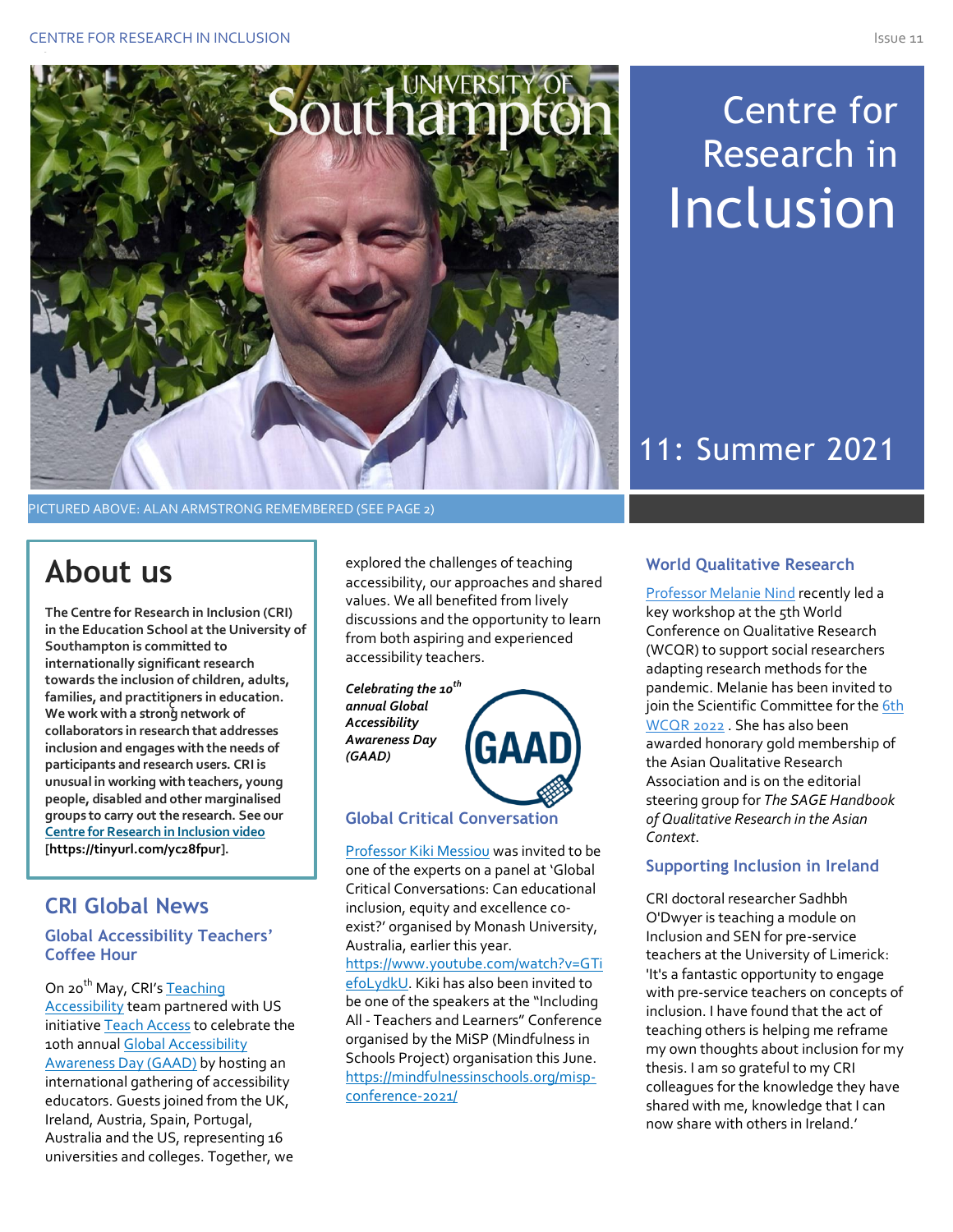## **Remembering Alan Armstrong**

Readers who have watched the CRI video will have seen Alan Armstrong from Barod talking with pride about his association with the Centre. Alan died this year from Covid-19. He will be greatly missed by his colleagues at the University of Southampton. He wrote a paper with some of us: TimeBanking: Towards a co-produced solution for power and money issues in inclusive research. Alan leaves a legacy of great ideas for doing research inclusively, not least the distinction between the space where academics involve "users" of research, the space where activists involve academics, and the new spaces he invested in where people work together.



*Alan with some of the CRI team*

## **Big ideas**

CRI doctoral researchers have been supporting an initiative to make big ideas accessible to people with learning disabilities and to encourage them to reflect on their own experiences in the light of the big idea. In the series of workshops, 'Big Ideas that Shaped the World of Disability', Sadhbh O'Dwyer and Dr Hilra Vinha introduced participants to the ideas of Paulo Freire. Brazilian artist, Breuno Macedo, produced the image of a Freirean learning circle, which led to a game of Brazil bingo! (pictured). This followed a workshop in which Professor Tom Shakespeare used a game of snakes and ladders to facilitate understanding of the social model of disability.

#### Angeliki Katramadou and Abigail

Croydon are acting as evaluators in the project.



*Freirean learning circle and Brazil bingo!*



#### **New open access papers**

You don't need access to the university library to read these papers – you can download them free of charge.

Horton S (2021) Empathy cannot sustain action in technology accessibility. *Frontiers in Computer Science.* 3:617044. https://doi.org/10.3389/fcomp.2021.617044

Parsons, S. (2021) The importance of collaboration for knowledge co‐construction in 'close‐to‐practice' research. *British Educational Research Journal*. https://doi.org/10.1002/berj.3714

#### **Additional recent publications from CRI**

Parsons, S., Kovshoff, H., Karakosta, E.*,* & Ivil, K. (2021) Understanding holistic and unique childhoods: knowledge generation in the early years with autistic children, families and practitioners. *Early Years.* https://doi.org/10.1080/09575146.2021.1889992

Tansley, R., Parsons, S., & Kovshoff, H. (2021) How are intense interests used within schools to support inclusion and learning for secondary-aged autistic pupils? A scoping review. *European Journal of Special Needs Education*. https://doi.org/10.1080/08856257.2021.1911520

And for the Spanish speakers

Alba, C, & Nind, M. (2020) El giro inclusive en la investigación socioeducativa [The inclusive turn in soci0-educational research], in *Caminos y Derivas Para Otra Investigación Educativa y Social* [*Paths and Drifts for Educational and Social Research*], edited by Sancho Gil, J.M. et al. Barcelona: Octaedro.

٠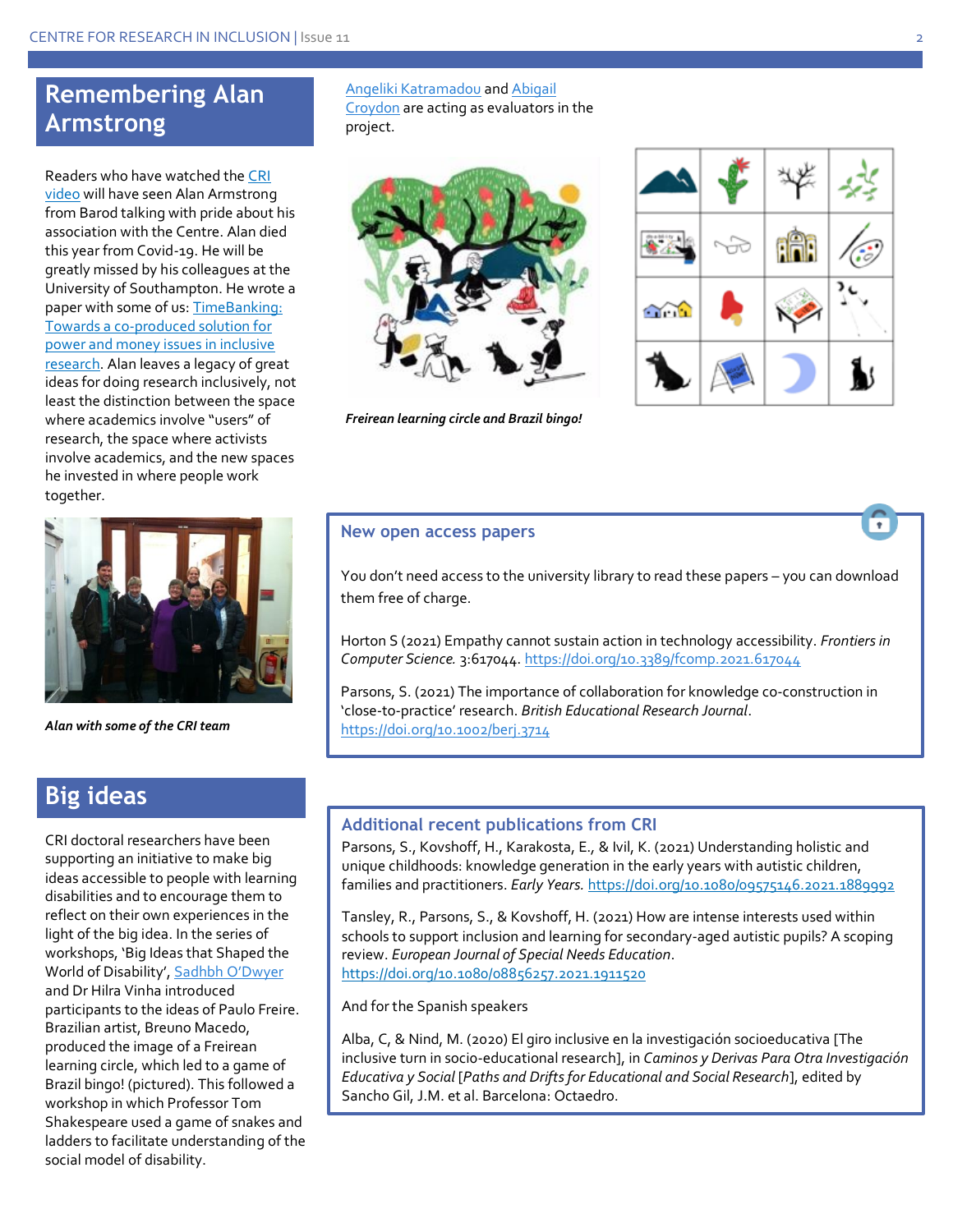## **Researching despite the lockdowns – A photo story!**

CRI's Dr Vasilis Strogilos and Professor Peggy King-Sears from George Mason University in Washington DC worked together on their research project 'Coteaching between Special and Mainstream teachers: A Meta-synthesis of Qualitative Research'.



*Vasilis and Peggy working together on their research project.*

Professor Melanie Nind has been meeting with Kathrin Lemmer and Andreas Köpfer, Professor for Inclusive Education and Learning, University of Education, Freiburg, Germany. Together they are exploring the ways in which children create and use school and research spaces for inclusion.



*Melanie skyping with Andreas and Kathrin*

Supervisions continued. While missing in person contact, most supervisors and doctoral researchers have continued meeting online.



*Samyah in Saudi Arabia in a mock PhD viva with her supervisors*

Melanie joined the COVID-19 Qualitative Research Network at the University of Southampton. The group met regularly to support each other with the potentials and pitfalls of using/moving to remote methods, the challenges of research ethics during COVID-19 times, recruiting participants and the changing pace of research. The focus was often on participant and researcher well-being and our work with under-served populations. Participants' cats often joined in too!



#### *The COVID-19 Qualitative Research Network at the University of Southampton.*

Dr Cristina Azaola from CRI and Dr Yuritzin Flores Puig from the Latin American Centre for Rural Development have been discussing collaborative work with rural youngsters in relation to their education, work expectations and attachment to their localities. Watch this space to see what happens next!



*Dr Cristina Azaola from CRI and Dr Yuritzin Puig from the Latin American Centre for Rural Development*

Despite the stories these pictures tell of the lifeline offered by digital platforms Zoom, Skype and Microsoft Teams, not all research contacts were online this year. For some, data collection could take place outdoors. Here doctoral researcher Abigail Croydon photographed and video recorded James, a person with learning disabilities, working at the Longshaw Estate in the Peak District. You can see James, National Trust volunteer, and Andrew his personal assistant sweeping the café terrace at Longshaw Estate as well as on their litter-picking walk across the Estate. Abigail will use the photos and video to prompt discussion about the work people have found to suit their unique circumstances, using the support of a personal assistant to do that work, and the learning for all involved.







*James working with his personal assistant at the Longshaw Estate in the Peak District*